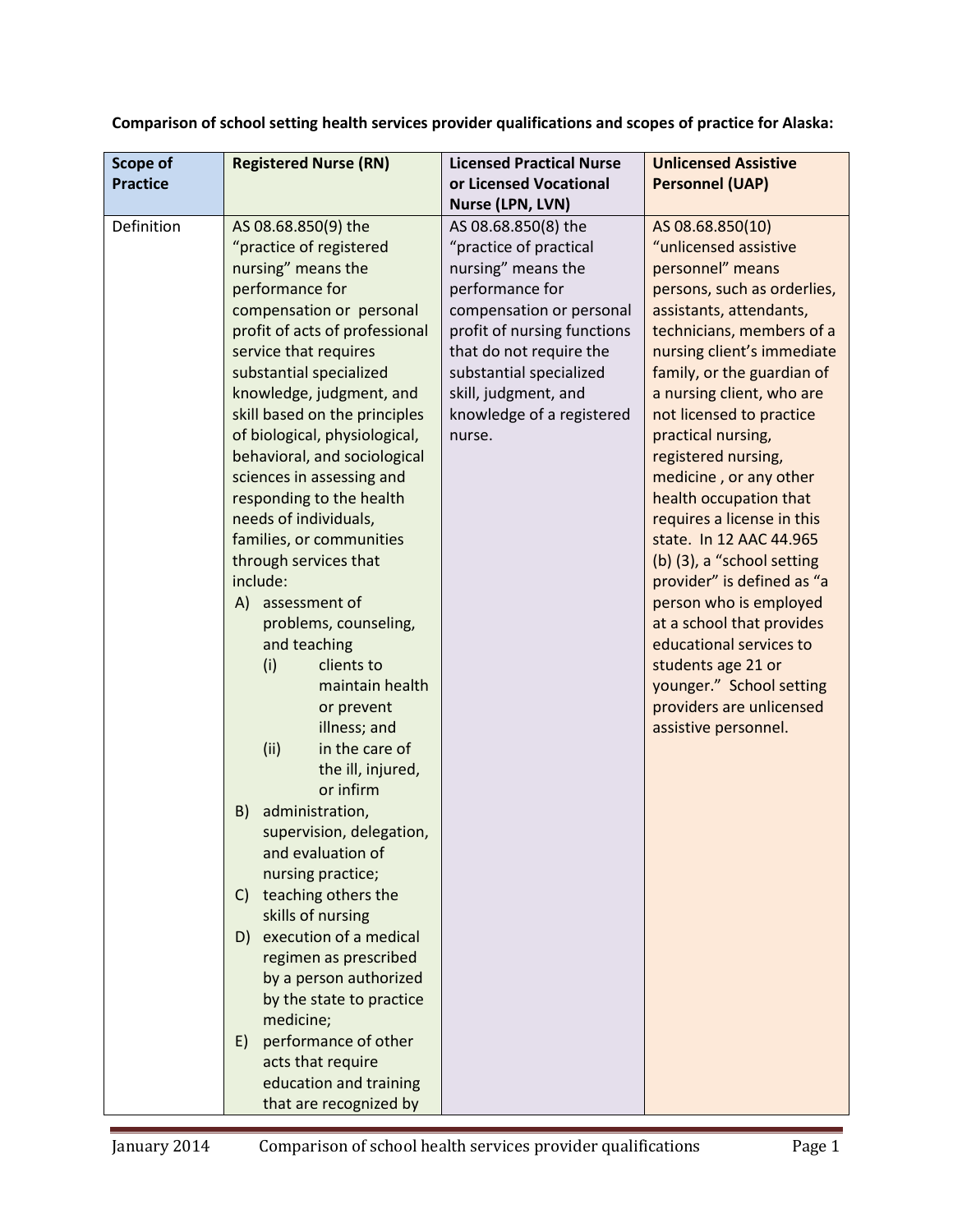| Scope of<br><b>Practice</b>                         | the nursing profession<br>as properly performed<br>by registered nurses;<br>performance of acts of<br>F)<br>medical diagnosis and<br>the prescription of<br>medical therapeutic or<br>corrective measures<br>under regulations<br>adopted by the board.<br><b>Registered Nurse (RN)</b>                                                                                                                                                                                                                                    | <b>Licensed Practical Nurse</b><br>or Licensed Vocational                                                                                                                                                                                                                                                                                                                                                                                                                                | <b>Unlicensed Assistive</b><br><b>Personnel (UAP)</b>                                                                                                                                                                                                                                                                                         |
|-----------------------------------------------------|----------------------------------------------------------------------------------------------------------------------------------------------------------------------------------------------------------------------------------------------------------------------------------------------------------------------------------------------------------------------------------------------------------------------------------------------------------------------------------------------------------------------------|------------------------------------------------------------------------------------------------------------------------------------------------------------------------------------------------------------------------------------------------------------------------------------------------------------------------------------------------------------------------------------------------------------------------------------------------------------------------------------------|-----------------------------------------------------------------------------------------------------------------------------------------------------------------------------------------------------------------------------------------------------------------------------------------------------------------------------------------------|
|                                                     |                                                                                                                                                                                                                                                                                                                                                                                                                                                                                                                            | Nurse (LPN, LVN)                                                                                                                                                                                                                                                                                                                                                                                                                                                                         |                                                                                                                                                                                                                                                                                                                                               |
| Function<br>independently<br>in a school<br>setting | May work independently in<br>the school setting. An RN<br>may practice nursing under<br>his/her own license as<br>defined 08.68.850(9).                                                                                                                                                                                                                                                                                                                                                                                    | AS 08.68.265 Supervision<br>of practical nurses: A<br>practical nurse shall work<br>under the supervision of a<br>licensed registered nurse,<br>a licensed physician, or a<br>licensed dentist.<br>March 2001 Alaska Board<br>of Nursing Advisory<br>Opinion: A licensed<br>practical nurse may not<br>work independently as a<br>school nurse.<br>http://www.dced.state.ak.<br>us/occ/pub nursing opini<br>ons/Practice Opinions LP<br>N.pdf.                                           | Are unlicensed and thus<br>must be delegated nursing<br>tasks as defined in 12<br>AAC.990(26).                                                                                                                                                                                                                                                |
| Assessment                                          | Can provide a<br>"comprehensive<br>assessment" for a student<br>which is defined in 12 AAC<br>44.990(25) as the initial and<br>ongoing collection of<br>information about the<br>student to anticipate and<br>recognize changes in the<br>student's medical condition<br>or health status, synthesize<br>the biological, psychological,<br>and social aspects of the<br>student's medical condition,<br>evaluate the impact of<br>health care, make decisions<br>regarding changes in care,<br>plan nursing interventions, | Can provide a "focused<br>assessment" defined in 12<br>AAC 44.990(27) as an<br>appraisal of the patient's<br>medical status and<br>condition, contributing to<br>ongoing data collection,<br>and deciding who needs<br>to be informed of the<br>information and when to<br>inform. A comprehensive<br>assessment is not<br>delegable by an RN as per<br>12 AAC 44.970(1). June<br>2002 Board of Nursing<br>Advisory Opinion - "triage<br>patient assessments are<br>outside the scope of | Can collect information<br>such as the health<br>interview form,<br>medication authorization<br>or other communication<br>from parent/guardian<br>and/or health care<br>provider under direction<br>of the RN. Assessment,<br>comprehensive or<br>focused, may not be<br>delegated by an RN or LPN<br>to a UAP as per 12<br>AAC.44.970(1)(2). |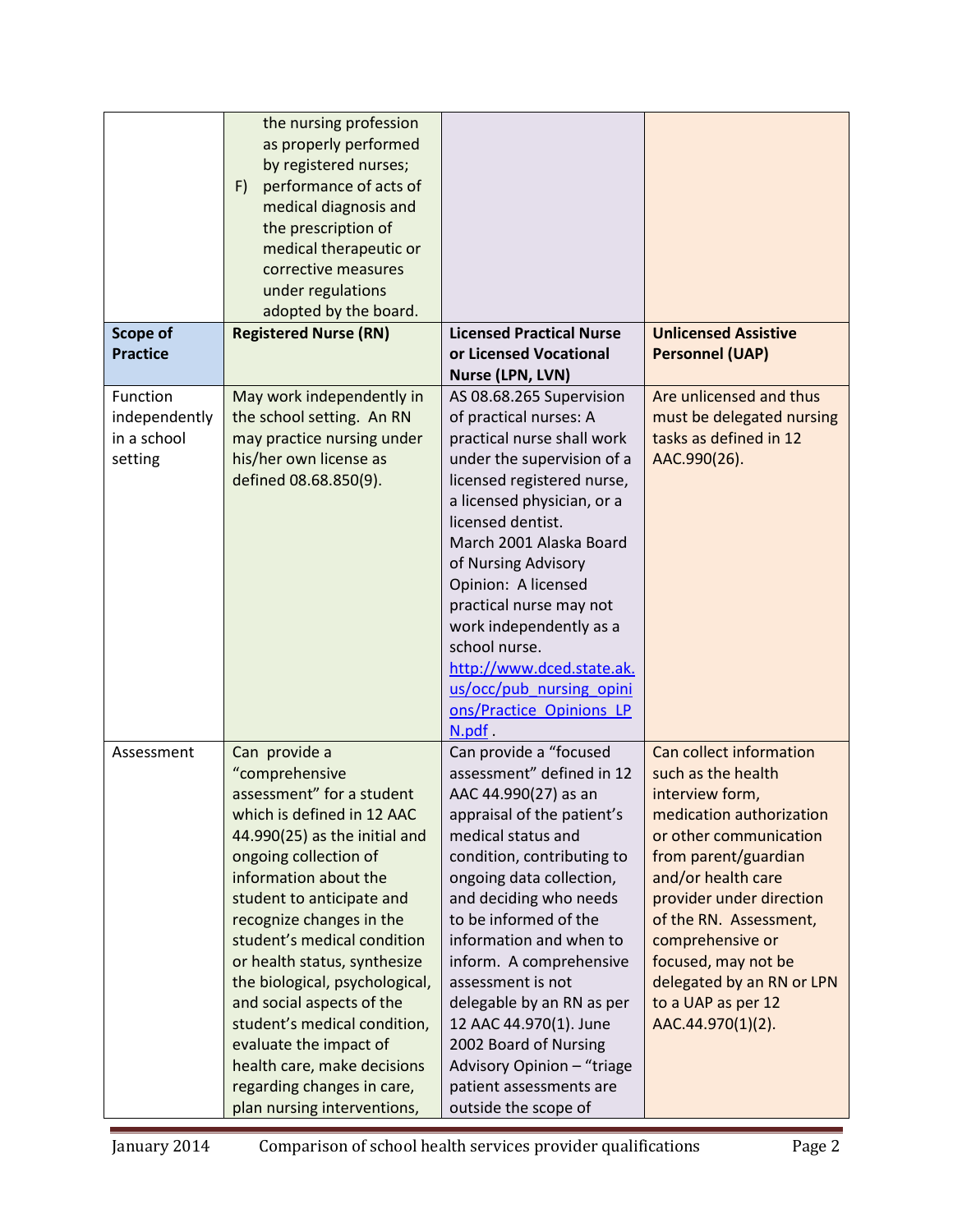|                 | evaluate the need for            | practice for the LPN."          |                                                |
|-----------------|----------------------------------|---------------------------------|------------------------------------------------|
|                 | different interventions, and     | http://www.dced.state.ak.       |                                                |
|                 | communicate and consult          | us/occ/pub nursing opini        |                                                |
|                 | with the other health care       | ons/Practice Opinions LP        |                                                |
|                 | providers regarding the          | N.pdf                           |                                                |
|                 | patient's medical treatment.     |                                 |                                                |
| <b>Scope of</b> | <b>Registered Nurse (RN)</b>     | <b>Licensed Practical Nurse</b> | <b>Unlicensed Assistive</b>                    |
| <b>Practice</b> |                                  | or Licensed Vocational          | <b>Personnel (UAP)</b>                         |
|                 |                                  | Nurse (LPN, LVN)                |                                                |
| Formulation of  | The RN develops and              | Not delegable to an LPN         | Not delegable to a UAP as                      |
| the plan of     | implements the                   | as per 12 AAC 44.970(3).        | per 12 AAC 44.970(3). The                      |
| nursing care    | <b>Individualized Healthcare</b> | The LPN may contribute          | <b>UAP may contribute</b>                      |
| and evaluation  | Plan (IHP) and Emergency         | information to the              | information to the                             |
| of the          | Care Plan (ECP) for students     | development and                 | development and                                |
| student's       | with complex healthcare          | evaluation of the IHP and       | evaluation of the IHP and                      |
| response to     | needs and evaluates the          | ECP but cannot formulate        | <b>ECP but cannot formulate</b>                |
| the care        | student's response to the        | the plan or evaluate            | the plan or evaluate                           |
|                 | plan of care.                    | student responses to the        | student responses to the                       |
|                 |                                  | care.                           | care.                                          |
| Health          | Within the RN scope of           | Not within the LPN/LVN          | Not delegable to a UAP by                      |
| education and   | practice                         | scope of practice or            | an RN as per 12                                |
| health          |                                  | delegable by an RN as per       | AAC.44.970(4).                                 |
| counseling      |                                  | 12 AAC 44.970(4).               |                                                |
| Medication      | Within the RN scope of           | May administer under the        | May administer under the                       |
| management      | practice                         | supervision of a RN; may        | delegation and supervision                     |
|                 |                                  | not provide medication          | of an RN; may not provide                      |
|                 |                                  | management for unstable         | medication management                          |
|                 |                                  | medical conditions              | for unstable medical                           |
|                 |                                  | requiring ongoing               | conditions requiring                           |
|                 |                                  | assessment and                  | ongoing assessment and                         |
|                 |                                  |                                 |                                                |
|                 |                                  | adjustment of dosage or         | adjustment of dosage or                        |
|                 |                                  | timing of administration        | timing of administration as                    |
|                 |                                  | as per 12 AAC 44.970(10).       | per 12 AAC 44.970(10). If                      |
|                 |                                  |                                 | not a delegable                                |
|                 |                                  |                                 | medication by an RN (i.e.,                     |
|                 |                                  |                                 | injectable medication, as<br>needed controlled |
|                 |                                  |                                 |                                                |
|                 |                                  |                                 | substance, medication via                      |
|                 |                                  |                                 | gastrostomy), may                              |
|                 |                                  |                                 | administer by delegation                       |
|                 |                                  |                                 | and authorization from                         |
|                 |                                  |                                 | the parent with training                       |
|                 |                                  |                                 | from the RN. See                               |
|                 |                                  |                                 | <b>Medication Administration</b>               |
|                 |                                  |                                 | <b>Delegation Decision Tree</b>                |
|                 |                                  |                                 | http://dhss.alaska.gov/dp                      |
|                 |                                  |                                 | h/wcfh/Documents/school                        |
|                 |                                  |                                 | /assets/MedAdmin_Deleg                         |